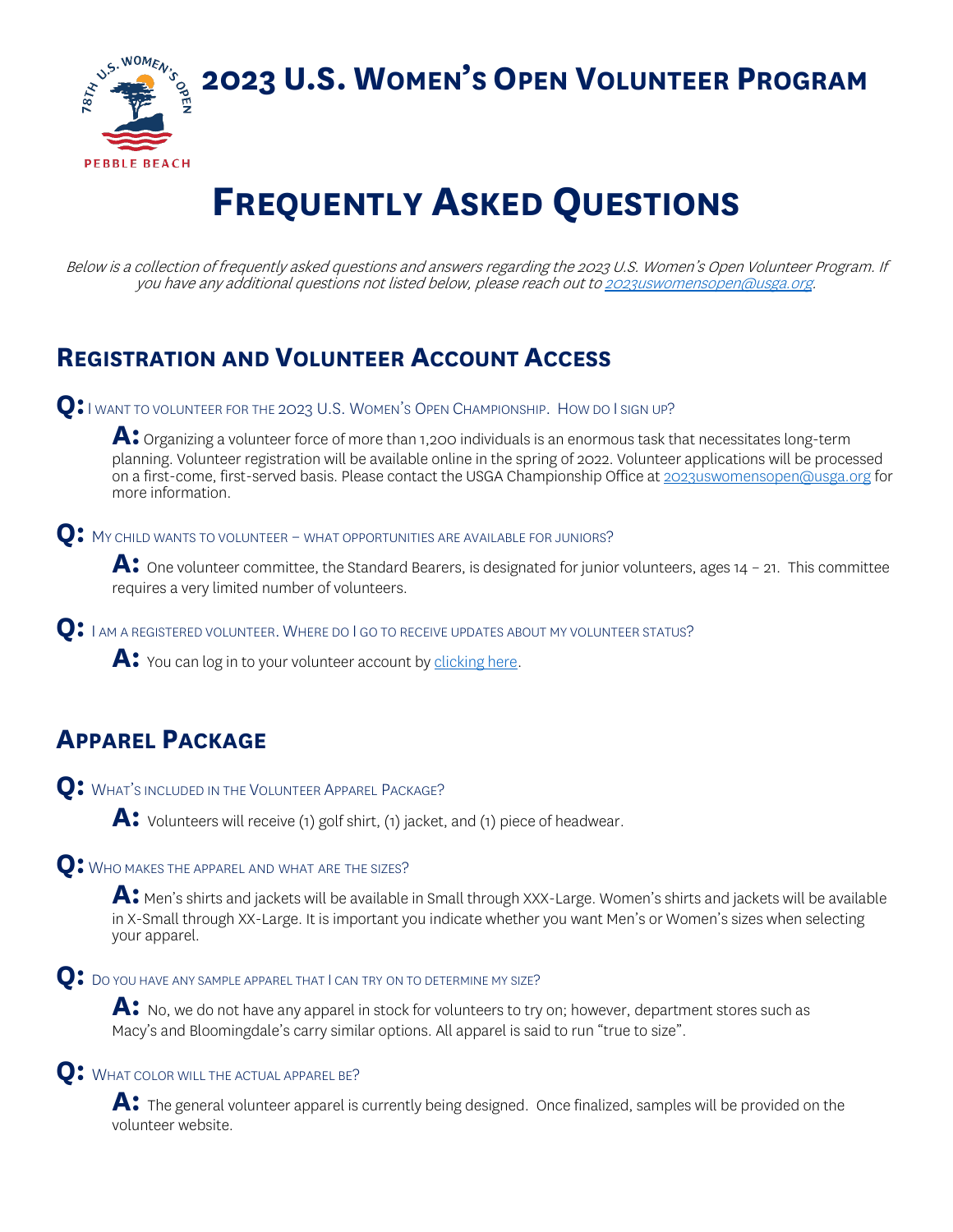# **Q:** HOW WILL I GET MY APPAREL?

A: Volunteers within the continental U.S. will be shipped their apparel. Dates and times for apparel distribution for volunteers outside of the continental U.S. will be provided as we get closer to the championship.

### **Q**: How do I CHANGE MY SHIPPING ADDRESS?

A: You may edit your shipping address by logging on to your volunteer profile **HERE**. Please contact the Championship Office at [2023uswomensopen@usga.org](mailto:2023uswomensopen@usga.org) if you have any questions.

#### **Q:** WHAT IF I NEED TO EXCHANGE MY APPAREL ONCE I RECEIVE IT?

**A:** There will be an opportunity for volunteers to exchange their apparel for another size. The date(s), time and location are still TBD. More information will become available once apparel is distributed.

#### **Q:** DO I HAVE TO WEAR THE APPAREL PROVIDED?I HAVE OTHER GOLF CLOTHING I CAN WEAR.

**A:** You are required to wear the apparel you purchased while volunteering. All components of the volunteer apparel were designed exclusively for the 2023 U.S. Women's Open volunteer program and are not for sale to those who do not participate as a volunteer.

#### **Q:** WHAT COLOR PANTS SHOULD I WEAR? CAN I WEAR SHORTS?

**A:** Volunteers are required to wear khaki pants while volunteering. Women are permitted to wear shorts or golf skorts. If the week of the championship happens to be extremely hot, men will also be allowed to wear shorts.

### **Q:** DO I HAVE TO WEAR ANY PARTICULAR SHOES?

**A:** We ask that you wear comfortable shoes, since a majority of volunteers will be standing for long periods of time. Tennis shoes, for example, would be fine. Metal spikes are not permitted.

# **COMMITTEES AND COMMITTEE ASSIGNMENTS**

#### **Q:** WHEN WILL I RECEIVE MY COMMITTEE ASSIGNMENT?

A: Committee assignments will be communicated to all volunteers in the Winter of 2023.

#### **Q:** IF I DON'T LIKE MY COMMITTEE ASSIGNMENT – CAN I MOVE TO ANOTHER COMMITTEE?

**A:** All volunteer committee assignments will be final once made available. We will attempt to assign each volunteer to one of his or her committee preferences; however, in many cases this will not be possible due to the requests for certain committees greatly outnumbering the staffing requirements of the committees. If the committee preferences you selected are full, we will assign you to another committee that still has availability.

# **TIME COMMITMENT AND SCHEDULING**

#### **Q:** WHAT ARE THE OFFICIAL DATES OF THE CHAMPIONSHIP?

A: The championship runs from Monday July 3<sup>rd</sup> to Sunday July 9<sup>th</sup>. Practice Rounds will be held Monday, Tuesday and Wednesday, and the Championship Rounds will run Thursday to Sunday. The course will be open to the fans beginning Wednesday July 5<sup>th.</sup> There are multiple committees that will have shifts during the practice rounds, as well as on July  $4^{th}$ . For any questions regarding the days certain committees are active, reach out to the Championship Office.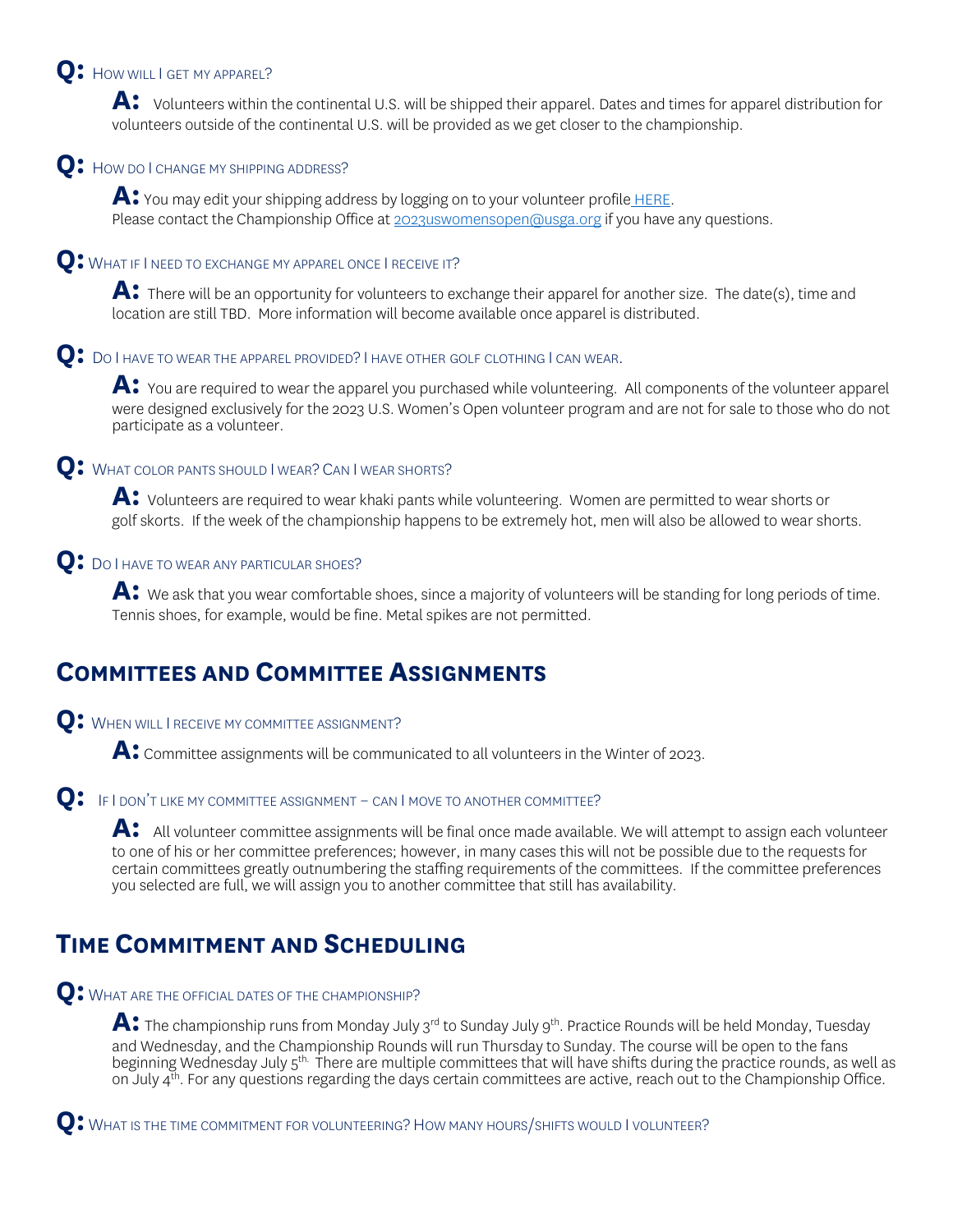A: All volunteer shifts for the 2023 U.S. Women's Open Championship will last approximately five to six hours. Depending on your volunteer package, you will be required to volunteer a minimum of (4) shifts (Birdie Volunteers) or a minimum of (8) shifts (Eagle Volunteers). Volunteers are also required to factor in time to arrive at their check in location 30 minutes prior to the start of their shift.

The USGA will conduct training sessions for each volunteer committee in the spring of 2023. Volunteers are expected to attend their respective volunteer training session which will generally take place on a weekend and last approximately one hour.

Scoring Committees including Ball Position and Walking Scorers will be required to attend mandatory training sessions the week of the championship. More information on these training sessions will be communicated to those committees at a later date.

# **Q:** WHEN WILL I FIND OUT MY VOLUNTEER SCHEDULE?

A: Volunteers will be emailed availability information toward the end of 2022. We will use the information collected to create the volunteer schedules for each committee. You will be notified of the dates you are scheduled to volunteer in the spring of 2023. As always, we will make every effort to accommodate your availability preferences; however, we cannot guarantee that each request will be granted. If you are traveling from out of state and made travel arrangements, please indicate that on the form.

### **Q:** HOW DO I SIGN UP TO VOLUNTEER WITH MY SPOUSE, FAMILY, FRIENDS, ETC.? CAN YOU SCHEDULE US FOR THE SAME VOLUNTEER SHIFT?

A: Volunteer availability forms will be sent out toward the end of the 2022 calendar year. Volunteers can coordinate schedules with their spouse, family, friends, etc. and will be able to indicate the date and shifts they can volunteer on their availability form. Be sure that you have selected the same committee preferences and availability times as whoever you'd like to volunteer with. You should also indicate the name of who you'd like to volunteer when asked on your availability form.

### **Q:** WHEN ARE THE TRAINING SESSIONS FOR VOLUNTEERS?

**A:** Training sessions will take place in the Spring of 2023. A presentation on both general volunteer and committee specific responsibilities will be addressed and you will be given your credential packet. Those from out of state or out of the country will be given the information either electronically via e-mail, through an interactive online presentation, or at the championship, depending on their volunteer committee assignment.

# **MISCELLANEOUS**

**Q:** HOW DO I SIGN-UP TO RECEIVE TEXT ALERTS DURING THE WEEK OF THE CHAMPIONSHIP?

**A:** Volunteers will have the opportunity to receive text updates regarding weather delays, local traffic, etc. during the week of the championship. To sign-up, log in to your volunteer profile [HERE.](https://www.cuetoems.com/uswo_2023/Volunteer.aspx)

Please contact the Championship Office at [2023uswomensopen@usga.org](mailto:2023uswomensopen@usga.org) if you have any questions.

# **Q:** WHERE'S THE PARKING GOING TO BE FOR THE CHAMPIONSHIP?

A: The exact parking locations are still being determined and will be released in the spring of 2023. There will be complimentary shuttles running continuously from each parking lot to Volunteer Headquarters.

# **Q:** DO VOLUNTEERS/HIS OR HER FAMILY MEMBERS RECEIVE ANY DISCOUNTED CHAMPIONSHIP TICKETS?

A: All Eagle Level volunteers will receive (1) guest credential for the week of the championship. Birdie Volunteers will have the opportunity to purchase up to (2) tickets at a discounted price. A special link will be emailed to volunteers closer to the championship. Junior Volunteers will receive a Parent/Guardian credential.

All volunteers also have the opportunity to purchase additional tickets at [www.usga.org.](http://www.usga.org/)